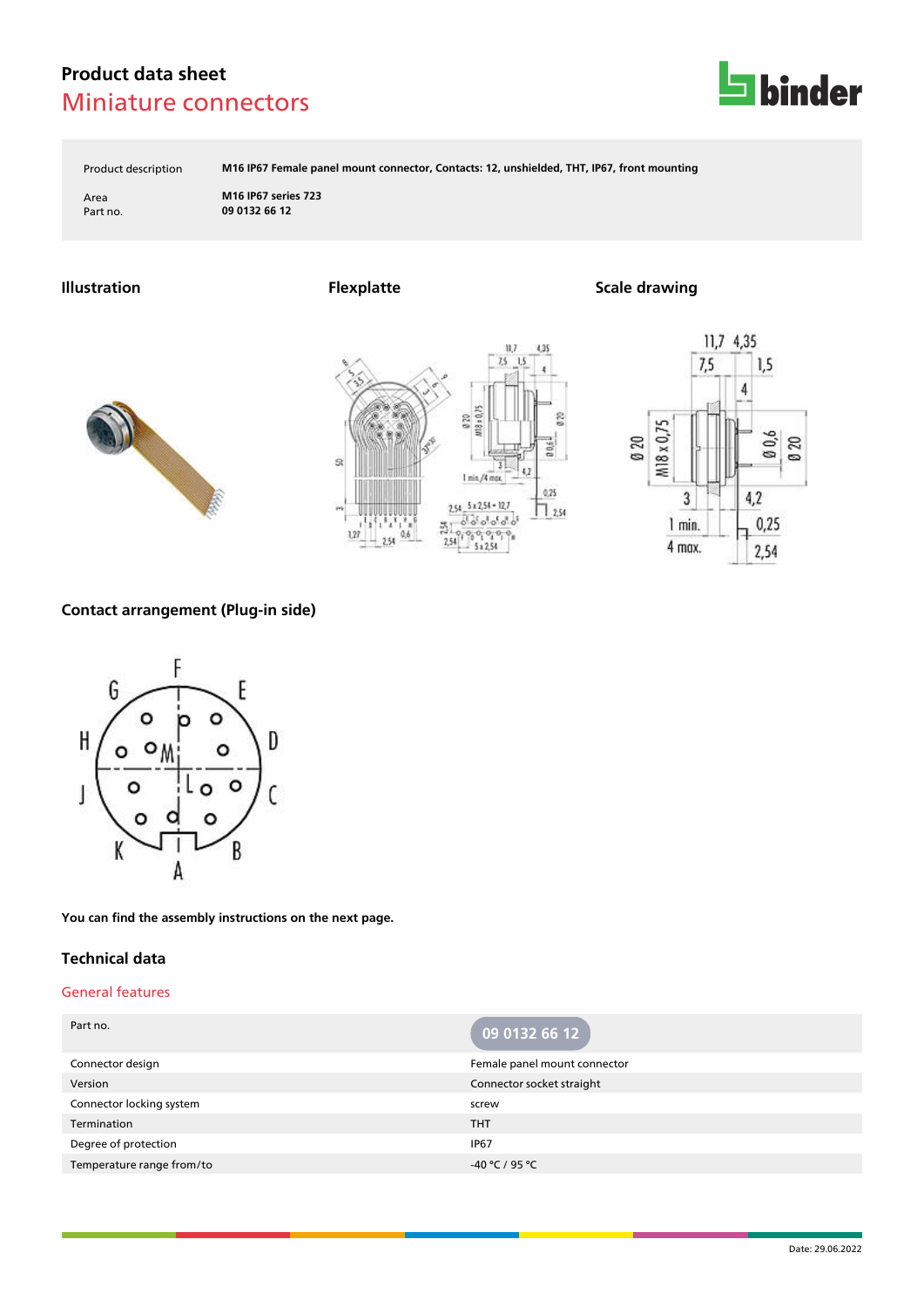

Product description **M16 IP67 Female panel mount connector, Contacts: 12, unshielded, THT, IP67, front mounting**

Area **M16 IP67 series 723** Part no. **09 0132 66 12**

| Tightening torque screw nut | $0.5 - 1$ Nm        |
|-----------------------------|---------------------|
| Mechanical operation        | > 500 Mating cycles |
| Weight (g)                  | 10.74               |
| Customs tariff number       | 85369010            |

#### Electrical parameters

| Rated voltage             | 60 V                  |
|---------------------------|-----------------------|
| Rated impulse voltage     | 500 V                 |
| Rated current (40 °C)     | 3,0A                  |
| Insulation resistance     | $\geq 10^{10} \Omega$ |
| Pollution degree          |                       |
| Overvoltage category      |                       |
| Insulating material group | $\mathbf{III}$        |
| <b>EMC</b> compliance     | unshielded            |

#### Material

| Housing material      | Zinc die-cast nickel-plated          |
|-----------------------|--------------------------------------|
| Contact body material | <b>PBT (UL94 V-0)</b>                |
| Contact material      | CuSn (bronze)                        |
| Contact plating       | Au (gold)                            |
| <b>REACH SVHC</b>     | CAS 7439-92-1 (Lead)                 |
| SCIP number           | 61482d0c-6125-41b5-9ba5-ef412ba51471 |

### Classifications

| eCl@ss 11.1 | 27-44-01-09 |
|-------------|-------------|
|             |             |
| ETIM 7.0    | EC003569    |
|             | .           |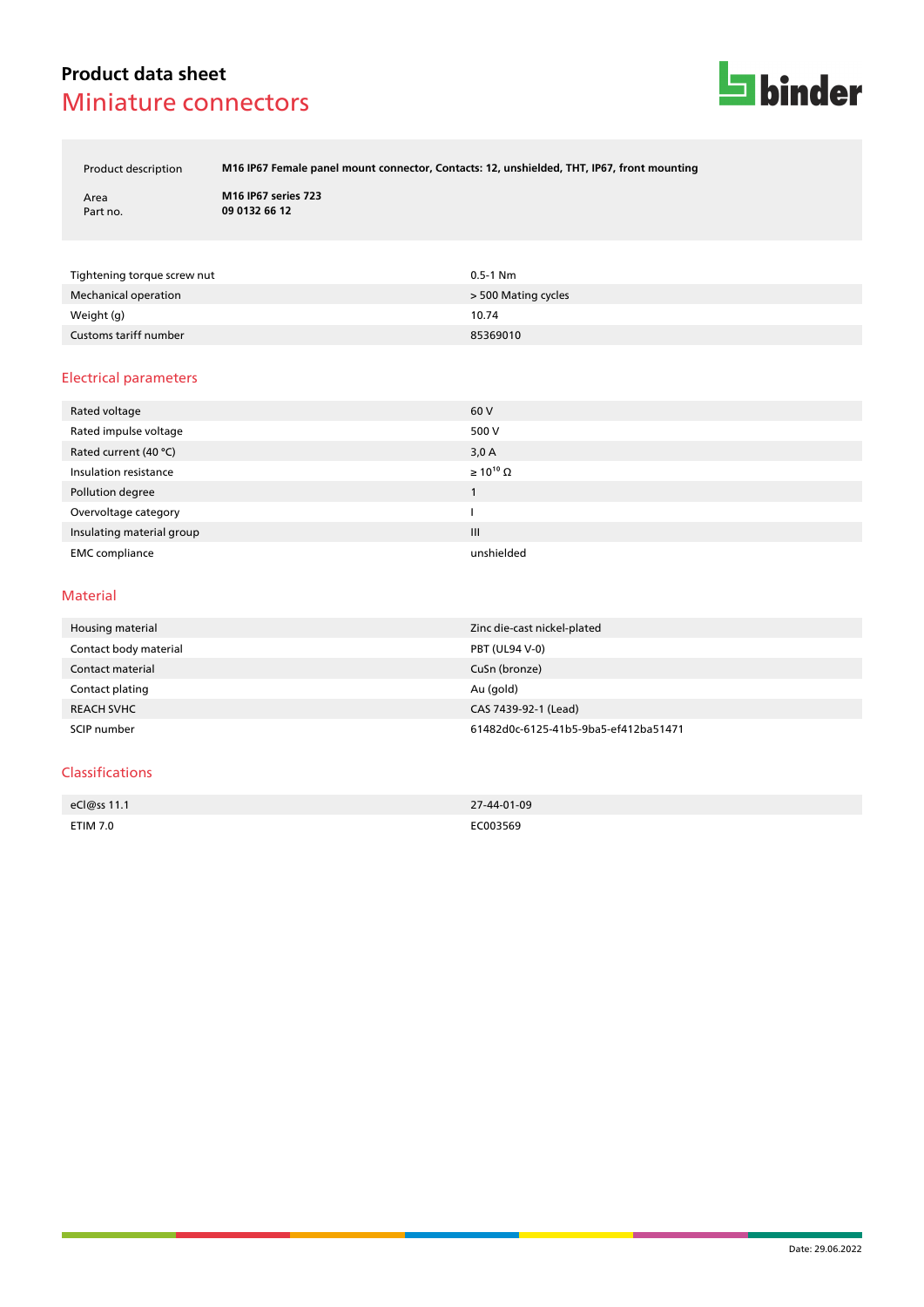

Product description **M16 IP67 Female panel mount connector, Contacts: 12, unshielded, THT, IP67, front mounting**

Area **M16 IP67 series 723** Part no. **09 0132 66 12**

## **Assembly instructions / Panel cut-out**